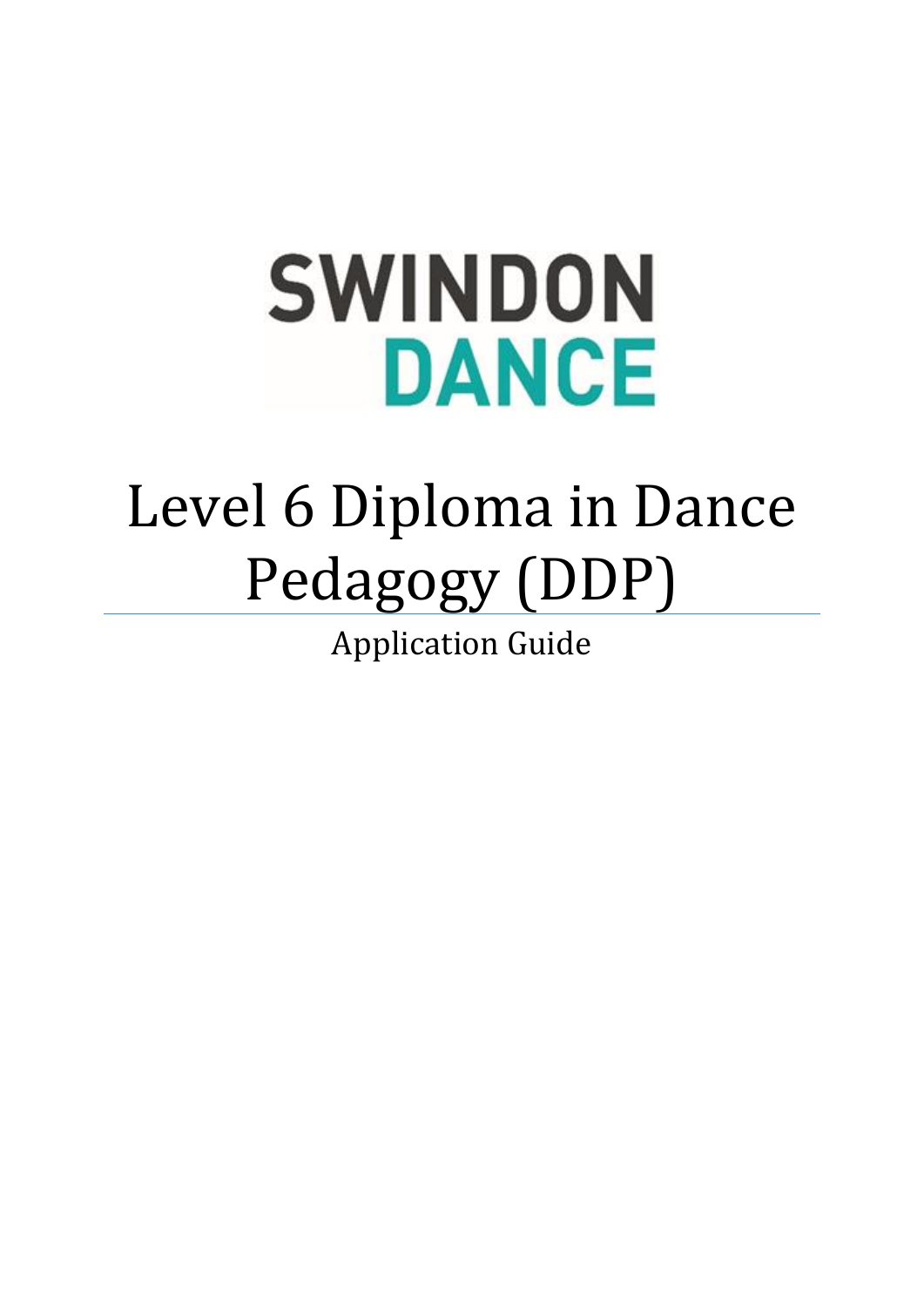

### **Level 6 Diploma in Pedagogy (DDP) Application Guide**

To be read in conjunction with the Level 6 Diploma in Dance Pedagogy Syllabus.

#### **Qualification Overview**

The Level 6 Diploma in Dance Pedagogy qualification consists of five units and is delivered over 2 years as a part time course. Candidates will have up to 5 years from initial enrolment to complete the qualification. The course is non-syllabus based, allowing you room to broaden your teaching skills. Please refer to the syllabus for further details about the units. ISTD do offer additional options for unit 4 and 5, please inquire if you would like further information.

#### **Studying for the Qualification**

The programme of study will be personally tailored to meet your individual requirements. It has been designed to be varied in its delivery and includes intensive practical training courses, weekend lectures, group tutorials, personal study and peer learning. Each unit of the qualification also has its own unit handbook to give additional support and guidance. There are essential and recommended reading lists, which allow for a more rounded study of the subject. During Units 2 and 3, you will be assigned a personal mentor with allocated mentoring contact time as part of the programme of study. This is to support learning in Units 2 and 3. Support from your mentor may be face to face in the dance school environment, by telephone, Skype or email.

#### **Entry Conditions**

Applicants wishing to apply for this qualification need to have one of the following:

- Level 4 dance teaching qualification
- Dance Degree
- Significant professional dance experience

It should be noted that this is a teaching qualification for experienced dance teachers or professional dancers, who will be required to teach a group of students during the programme. Therefore, the minimum age for entry to the programme of study is 18.

Learners do not need to have prior teaching experience, but a regular teaching placement is required for the duration of the course. If you do not fulfil the entry requirements but feel you have the required knowledge or experience, you can apply for APEL to access this qualification. The Accreditation of Prior Experiential Learning (APEL) scheme takes account of your professional experience and unregulated qualifications.

#### **Recognition of Prior Accreditation and Achievement**

The application panel will recognise prior accreditation and achievement in order to ensure that applicants do not duplicate learning and assessment that has already been attained. This process



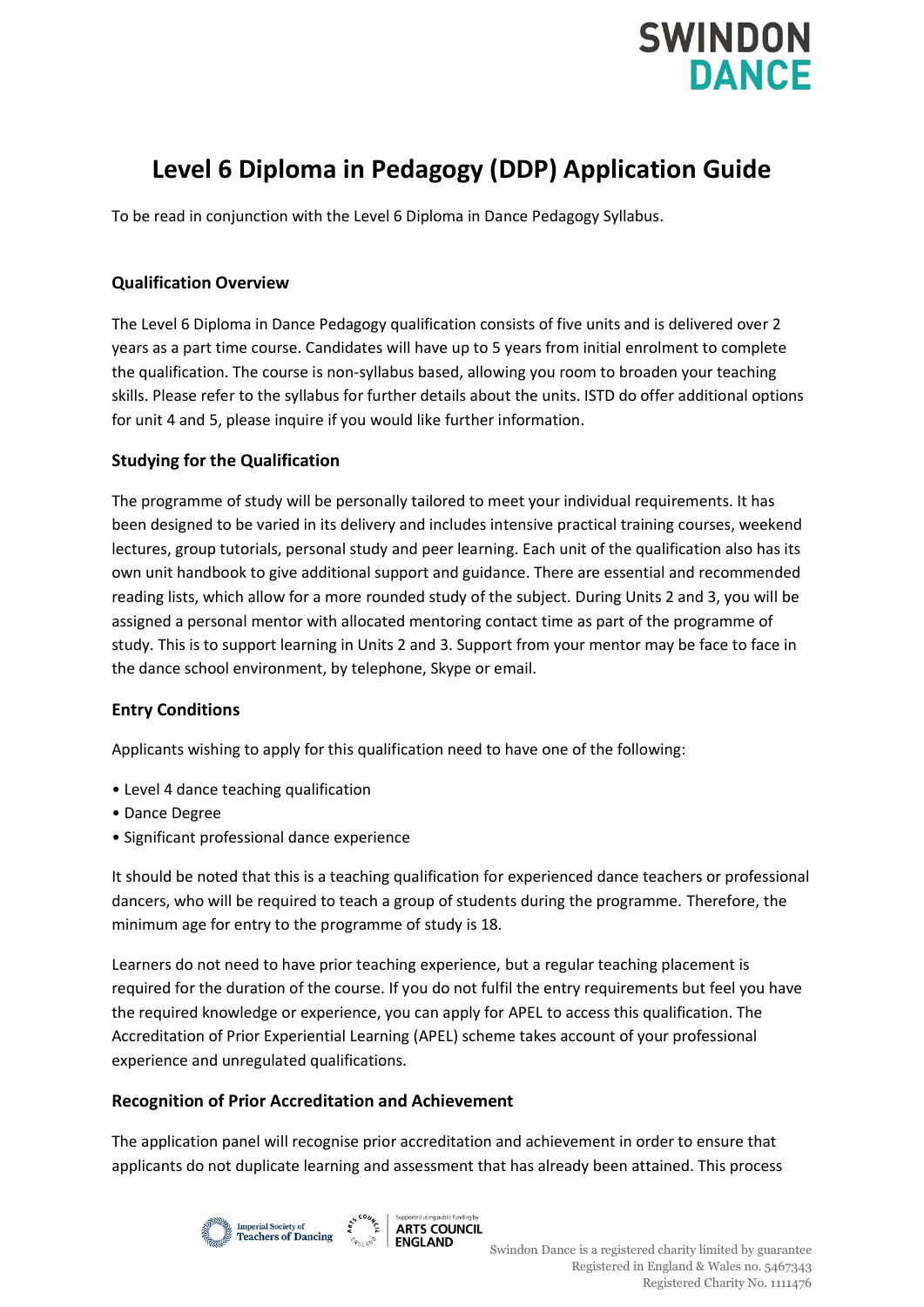

takes account of certificated achievements; as long as they are of the relevant level for the unit, or above, and map to the learning outcomes and assessment criteria for that unit.

#### **Duration and Venue**

The programme is delivered part-time over a two-year period starting in October 2022. Delivery will take place at Swindon Dance, Swindon or via remote access. The timetable of delivery will be given to all successful applicants prior to the commencement of the programme. All training will be carried out by lecturers who are experts in their field.

#### **Application Process**

Applying to study the qualification

Please complete the Level 6 Diploma in Dance Pedagogy application form and submit to Jo Wilson at Swindon Dance [DDP@swindondance.co.uk](mailto:DDP@swindondance.co.uk) in time for the relevant closing date.

When submitting your application, please provide a short recording of you teaching, via a sharing platform – dropbox, vimeo etc adding the link onto this application form. The filming should be no longer than 30 minutes and will support your application. The filming should be of yourself only. If any students are in the recording please ensure you have obtained the correct paperwork and agreements from participants before the filming takes place. The recording will only be observed by the Swindon Dance Interview Panel, not downloaded, saved or shared.

#### **Languages available**

Currently the qualification and programme of study is available in English only. Therefore, you need to be competent in this language to study this course. If English is not your first language and you have not completed degree level study in English, you will need to submit an IELTS certificate along with your application form. The International English Language Testing System (IELTS) is a test that measures the language proficiency of people who want to study or work in environments where English is used as a language of communication. An easy-to-use 9-band scale clearly identifies proficiency level, from non-user (band score 1) through to expert (band score 9). For this qualification Swindon Dance accepts the score of IELTS 6.5 (with minimum 6 in all components) in IELTS General Training test.

#### **Protection of Children and Vulnerable Adults**

As you will be teaching classes throughout the programme of study you are expected to have a valid, clear, enhanced Disclosure and Barring Service (DBS) disclosure, or a disclosure relevant to your country. Note: Candidates do not need to have an Enhanced DBS disclosure when applying for this course but will need to get one before starting the course. If you are invited for an interview, please bring your Enhanced DBS disclosure to your interview, if you already hold one.



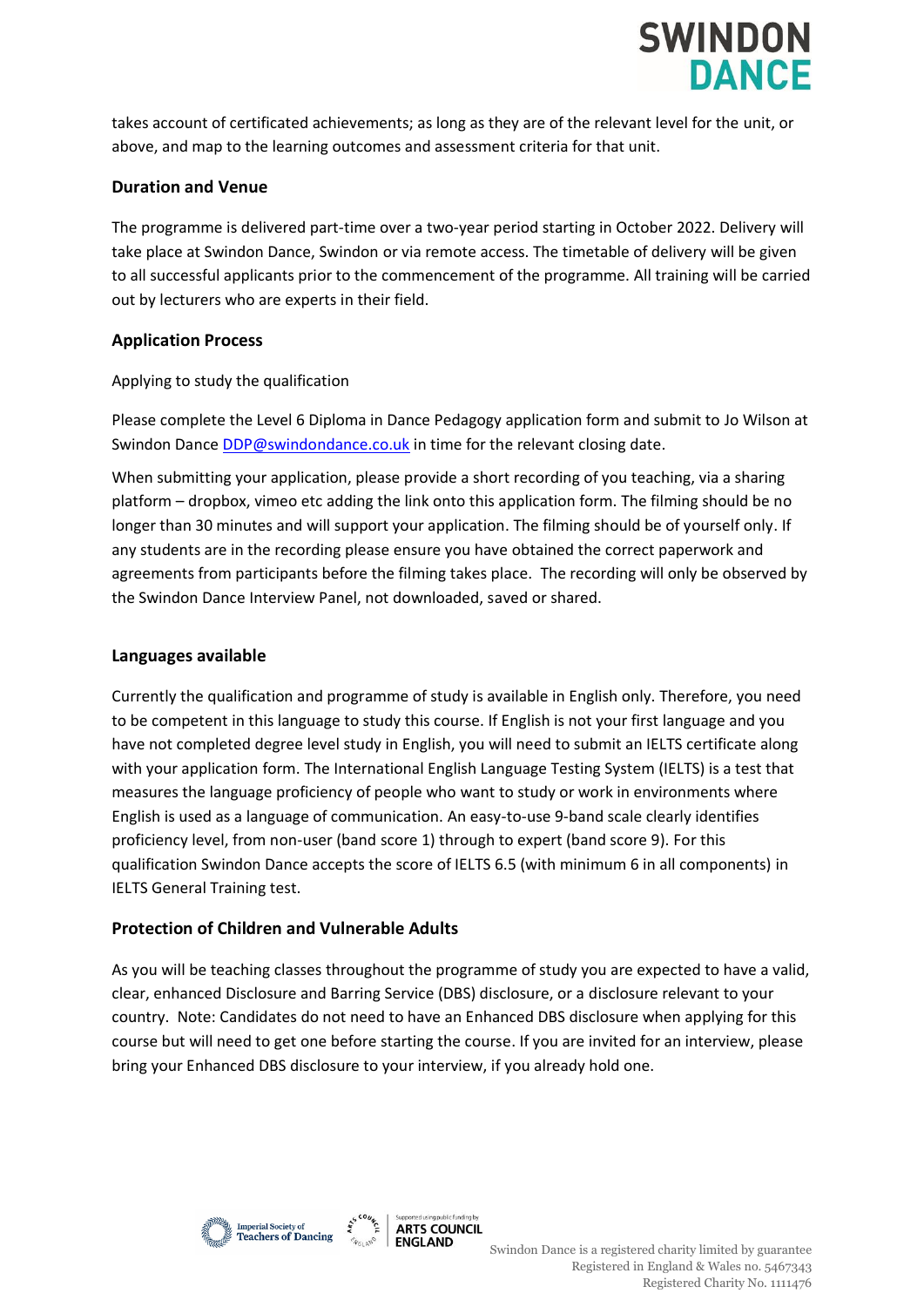

#### **Cost of the Programme**

| <b>DETAILS OF FEES</b>                                           | <b>SWINDON DANCE COURSE</b><br>COST | <b>ISTD ASSESMENT COSTS</b> |
|------------------------------------------------------------------|-------------------------------------|-----------------------------|
| <b>Registration costs (non-</b>                                  | £45                                 | £35                         |
| refundable)                                                      |                                     |                             |
| <b>Mandatory Units</b>                                           |                                     |                             |
| <b>Unit 1 Planning and Evaluating</b>                            |                                     |                             |
| Programmes of Learning                                           |                                     |                             |
| <b>Unit 2</b> The Practice of Dance                              |                                     |                             |
| Teaching and Learning Includes 19                                |                                     |                             |
| hours individual mentor support                                  |                                     |                             |
| <b>Unit 3 Reflective Practice Includes</b>                       |                                     |                             |
| 5 hours individual mentor support                                | £2,500                              | £320                        |
| <b>Plus: Principles and Practice of Dance Teaching</b>           |                                     |                             |
| <b>Unit 4c</b> Teaching Dance in                                 |                                     |                             |
| <b>Education and Community</b>                                   |                                     |                             |
| Settings                                                         | £1,200                              | £230                        |
| Plus: Optional Unit (other optional units are available at ISTD) |                                     |                             |
| <b>Unit 5c</b> Choreography                                      | £760                                | £160                        |
| Total course cost (not including registration costs)             |                                     | £5,170                      |

#### **Payment Plans**

The following payment plans are available:

- 1. Up-front payment plan: Pay the total fees at the beginning of the programme.
- 2. Yearly payment plan: Payment is divided into two instalments, due at the beginning of each year (January)
- 3. Standard payment plan: Payment is divided into quarterly instalments, due every three months for the duration of the 2 years (e.g. January, April, July, October)

Fees can be paid by cheque, card payment or bank transfer. A formal invoice will be issued to you before the start of the programme.

#### **Opportunities for financial assistance for those studying on this programme**

To see if you are eligible for a Professional and Career Development Loan, please visit the Gov.UK website: [www.gov.uk/career-development-loans/overview](http://www.gov.uk/career-development-loans/overview)

Professional dancers retraining on this programme may also be eligible for a Bursary through the Dancers' Career Development ([www.thedcd.org.uk\)](http://www.thedcd.org.uk/) – please contact the DCD directly for guidelines, eligibility and application forms.

Once your application pack is received by Swindon Dance, it will be reviewed by the Level 6 DDP Panel. A key focus of the review process is to ascertain where you are in your professional